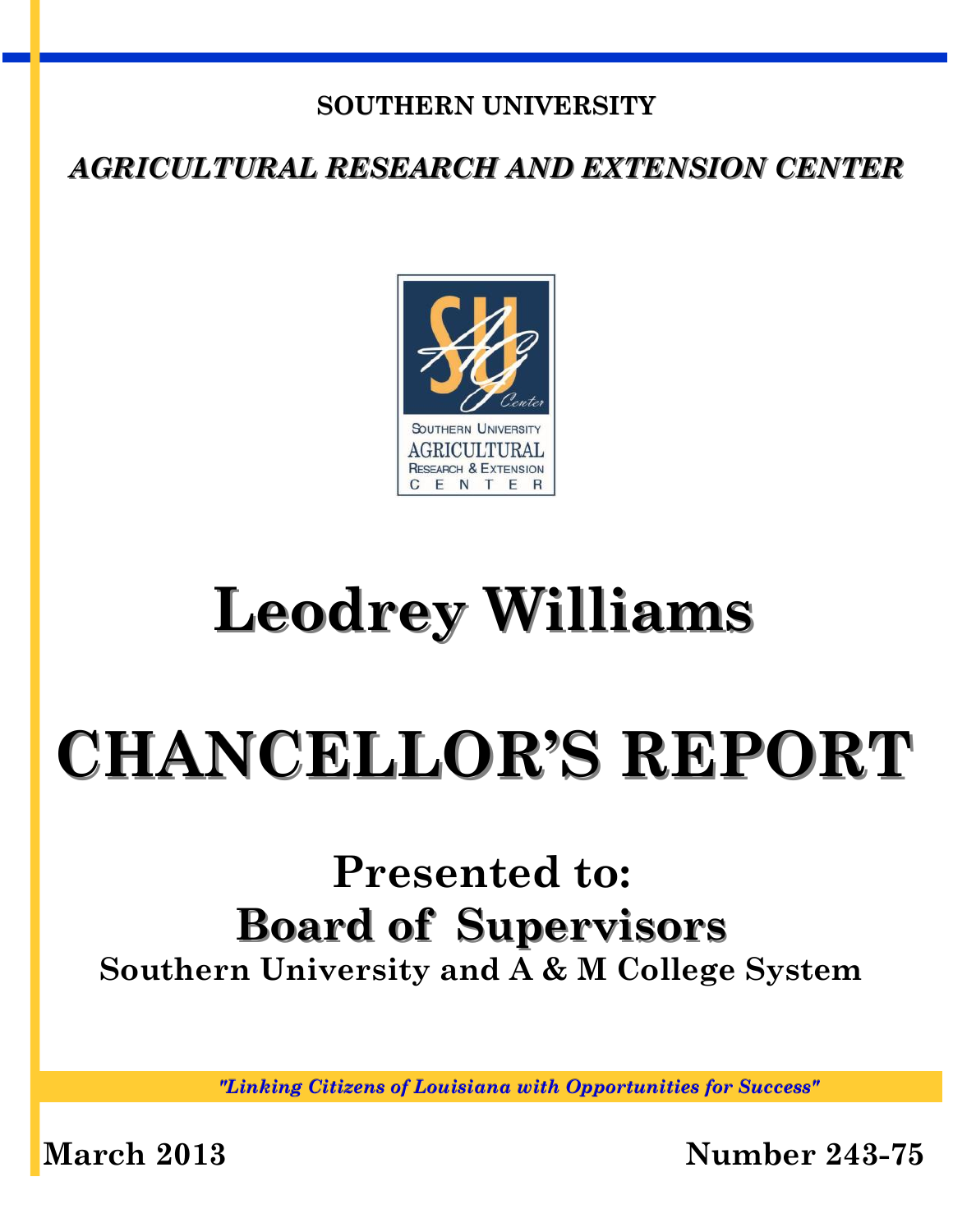#### **SOUTHERN UNIVERSITY AGRICULTURAL RESEARCH AND EXTENSION CENTER**

## **Livestock Show huge success**

*Southern University Ag Center*

**Leodrey Williams**  Chancellor

**Adell Brown Jr.**  Exec. Vice Chancellor/Vice Chancellor for Research

**Gina E. Eubanks** Vice Chancellor for Extension

**Linda Batiste** Director of Finance

**Christopher Rogers** Director of Technology Services

**Editors** Bridget Udoh Donna C. Badon

**A. O. Williams Hall** P.O. Box 10010 Baton Rouge, LA 70813

**Tel**: (225) 771-2242

**Fax**: (225) 771-2861

**Website**: www.suagcenter.com

Southern University Agricultural Research and Extension Center, an entity of the Southern University System, Leodrey Williams, Chancellor; Ronald Mason, Jr., System President,; Attorney Bridget A. Dinvaut, Chairman, Board of Supervisors. It is issued in furtherance of the Cooperative Extension Work Act of December 1971, and the Agricultural Research Program, in cooperation with the U.S. Department of Agriculture. All educational programs conducted by the Southern University Agricultural Research and Extension Center are provided to all persons regardless of race, national origin, or disability. © 2008 SU Ag Center.



Elvadus Fields (center), receives award for 50 years of service. L-r: Chancellor Williams, LS Manager Monroe, Fields, VC Eubanks



Stephanie Elwood, left, educates tour group on fruit and vegetable plants



A contest winner receives award at conclusion of show

The Southern University Agricultural Research and Extension Center concluded its 70th Annual Livestock Show with more than 350 participants from across the state on Saturday, March 2. This year, the show was a celebration of decades of service to youth, providing them opportunity to learn leadership and life-long skills, and build friendships for life. The Ag center developed a video depicting an oral history of the show. During the two-day event, young farmers and ranchers from across the state had the opportunity to display animals that were showcased or have won in parish competitions.

After the show, judges named state champions in various breeds of beef and dairy cattle, hogs, sheep, lamb, and goats. The all-time favorite mini-farm, featuring a variety of small farm animals, and tours attracted school-age youth from local schools. Tour stops explained different animals, their food sources, farming, and how agriculture affects everyday life.

Winners received premiums, rosettes, ribbons, and banners. An awards presentation for exhibitors of champion market animals was held, followed by the Junior Auction Sale.

This year's show was dedicated to long-time Livestock Show Director, James C. Archie who died this past December. He worked for both Southern University and Louisiana State University Ag Centers for more than 30 years.

*Continued on page 2*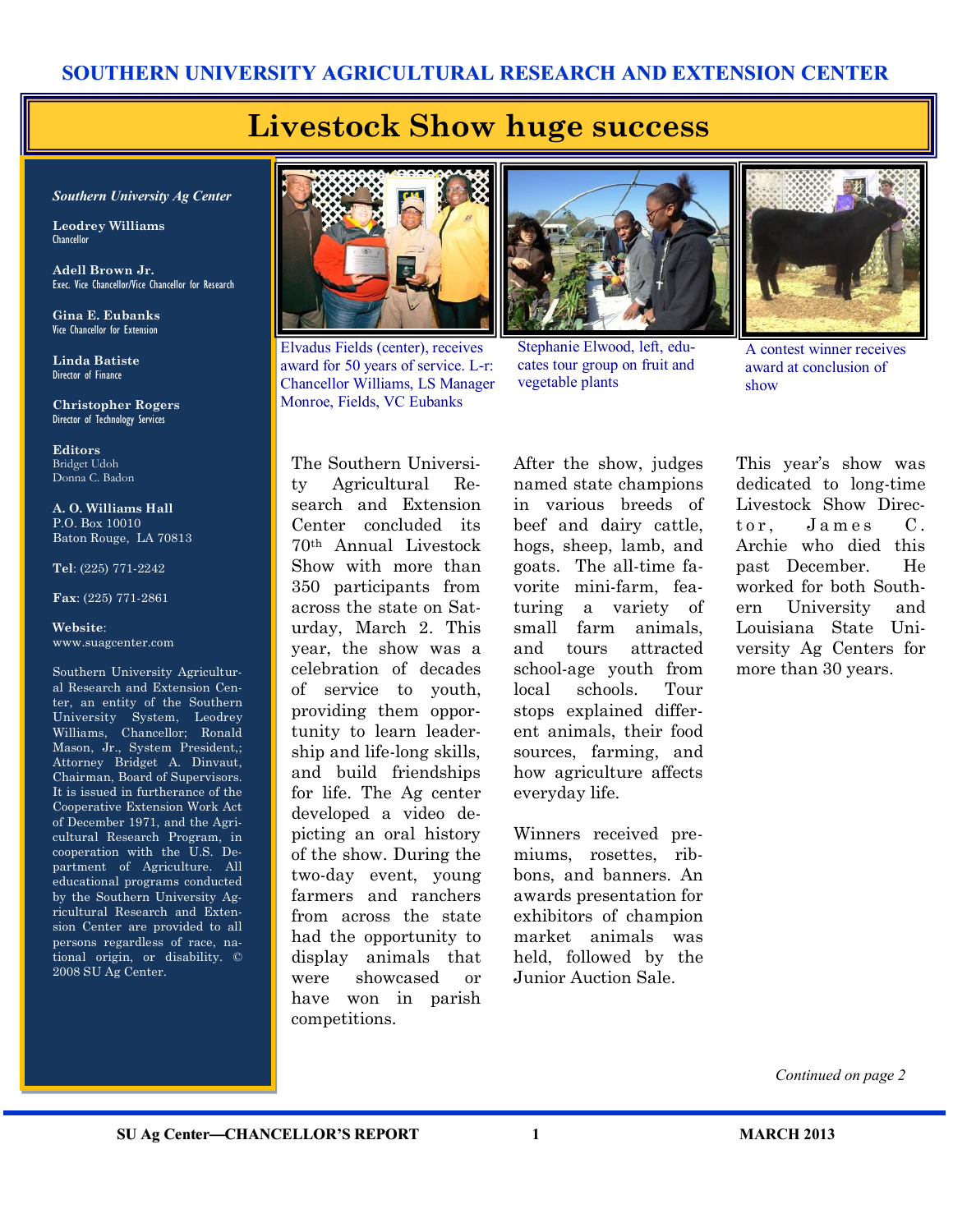#### **SOUTHERN UNIVERSITY AGRICULTURAL RESEARCH AND EXTENSION CENTER**

#### **Livestock Show contd.**

Champions emerged from various categories and parishes:

**Beef Breeding Division:** Brahman Influence – Heifer, Champion: Regan Cornet, DeSota Parish; Non-Brahman Influence – Heifer Champion: Chloe Thompson, Bossier Parish; Brahman Influence – Bull, Champion: Chase Cornet, DeSoto Parish; Non-Brahman Influence – Bull; Champion: Mitchell Miles, Winn Parish; Commercial Heifer Champion: Mitchell Miles, Winn Parish; Beef Showmanship Champion**:** Chloe Thompson, Bossier Parish.

**Junior Dairy Division:** Supreme Champion: Chandler Salley, Sabine Parish.

**Commercial Dairy Division:**  Supreme Commercial Champion: Hayden Spann, Sabine Parish; Dairy Showmanship Champion: Chandler Salley, Sabine Parish.

**Market Champions**

| <b>Division</b>       | Exhibitor        | Parish         |
|-----------------------|------------------|----------------|
| Grand Champion Mar-   | Destiny Morris   | West Feliciana |
| ket Steer             |                  |                |
| Reserve Champion Mar- | Freddie Allen    | Tensas         |
| ket Steer             |                  |                |
| LA Breed Market Steer | Dalacey Jackson  | Tangipahoa     |
| LA Bred Reserved      | Mashayla Dyson   | Tangipahoa     |
| Champion Steer        |                  |                |
| Champion Market Hog   | Kade Huval       | St. Martin     |
| Reserve Champion Mar- | Mitchell Miles   | Winn           |
| ket Hog               |                  |                |
| Champion Market Lamb  | Caroline Dupree  | <b>Bossier</b> |
| Reserve Champion Mar- | Katilyn Matthews | Claiborne      |
| ket Lamb              |                  |                |
| Champion Market Goat  | Shae Fontenot    | Cameron        |
| Reserve Champion Mar- | Spencer Lipsey   | Winn           |
| ket Goat              |                  |                |

For further information, please contact Christie Monroe at [chris](mailto:christie_monroe@suagcenter.com)[tie\\_monroe@suagcenter.com](mailto:christie_monroe@suagcenter.com) or 225-771-4350.

### **SU Ag Center holds raised bed workshop for women on the farm**

Southern University Ag Center held a workshop for women on the farm, February 16 in A.O. Williams Hall/ Greenhouse Complex. Topics of discussion included constructing, planting and using raised beds for gardens. The event attracted approximately 30 participants to the hands-on practical training.



Participants learn raised bed-making by doing

For further details, contact Emily King at 225-771-2242 or emily\_king@suagcenter.com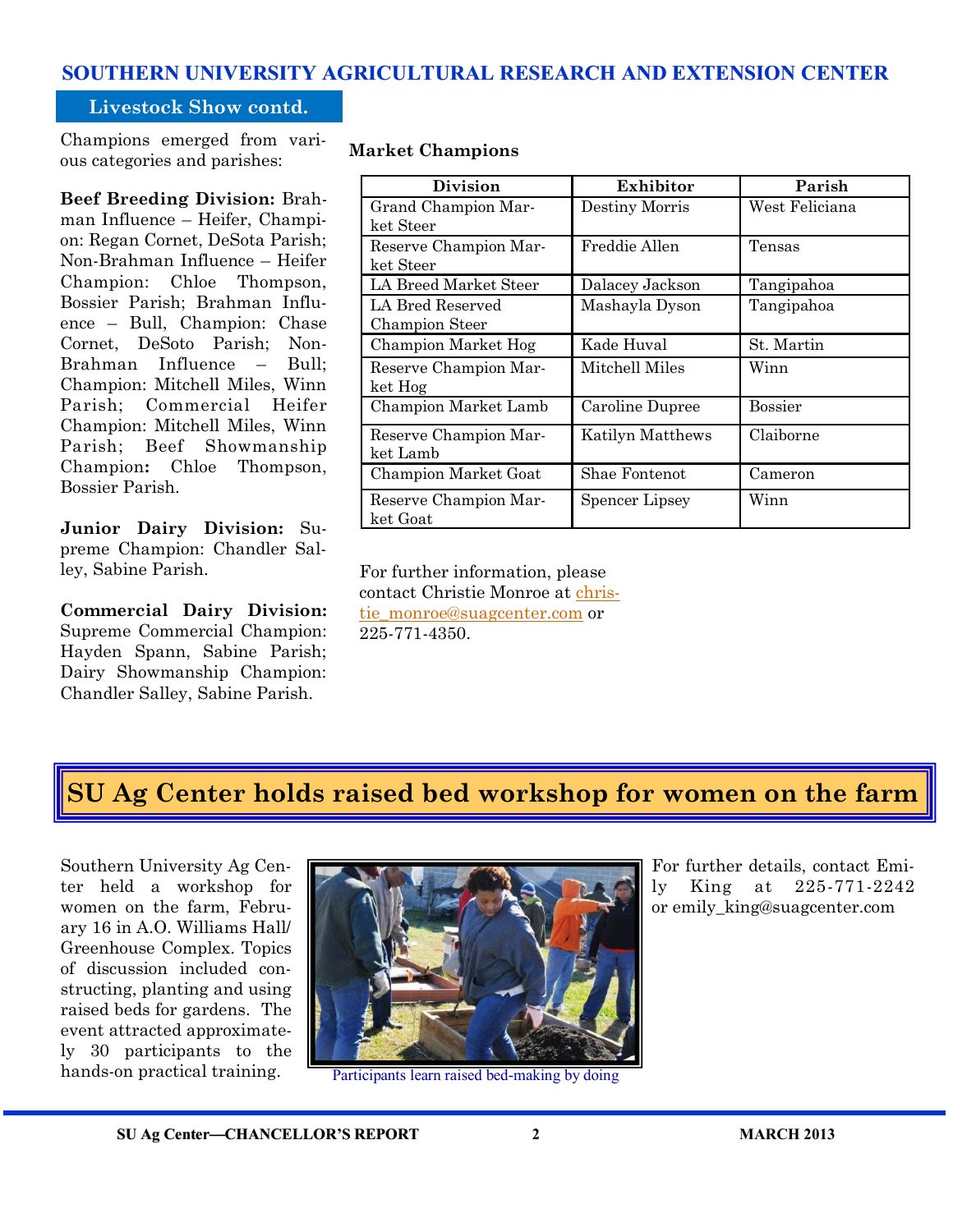#### **SOUTHERN UNIVERSITY AGRICULTURAL RESEARCH AND EXTENSION CENTER**

#### **SU Ag Center administrators attend CARET, meet with US congressional leaders**

Chancellor Leodrey Williams and Gina E. Eubanks, Vice Chancellor for Extension, met with Congressional staff in the Offices of Senator Mary Landrieu and Representative Charles Boustany, to discuss the importance of agricultural research, teaching and extension services. The meeting was one of hundreds by citizens urging federal investments in agriculture, and was part of an effort organized by the Council for Agricultural Research, Extension, and Teaching (CARET).

CARET, a national grassroots organization created in 1982 by deans of agriculture at land-grant universities, works closely with the Association of Public and Land -grant Universities and is composed of representatives from the 50 states, the U.S. territories, and the District of Columbia. Its mission is to advocate for greater national support and understanding of the land-grant university system's food and agricultural research, extension, and teaching

programs that enhance the quality of life for all people. CARET also works with national agricultural organizations to tell agriculture's "story."

## **Louisiana Small Farmer Leadership Institute begins new session**

The Louisiana Small Farmer Agricultural Leadership Institute held its first training session for the year on February 23 attracting 11 participants from various parishes. Farmers gathered to focus on developing leadership skills, while learning about agricultural legal, management and risk issues. The event took place at A. O. Williams Hall, Southern University Ag Center, Baton Rouge.

The institute is a course of study designed to guide small, socially disadvantaged, limited resource and/or minority farmers through the transformative process of becoming more successful agricultural entrepreneurs. The overall goal is to promote the sustainability of small family farms through enhanced business management



Dawn Mellion-Patin leads general discussion



Tiffany Franklin leads small group discussion session

skills and leadership development. The training sessions are designed to be highly interactive and include seminars, video lessons and study tours.

At today's session, topics of discussion included the definition of leadership, and leadership assessment by Dawn Mellion-Patin, Institute Director; leadership characteristic group activity by Tiffany W. Franklin, Extension Associate; overview of agricultural risks by Emily M. King, Outreach Specialist; and understanding farm taxes by John K. Pierre, Esq., Vice Chancellor and Professor, SU Law School.

For further detail, contact Dr. Dawn Mellion-Patin at 225-771- 3532.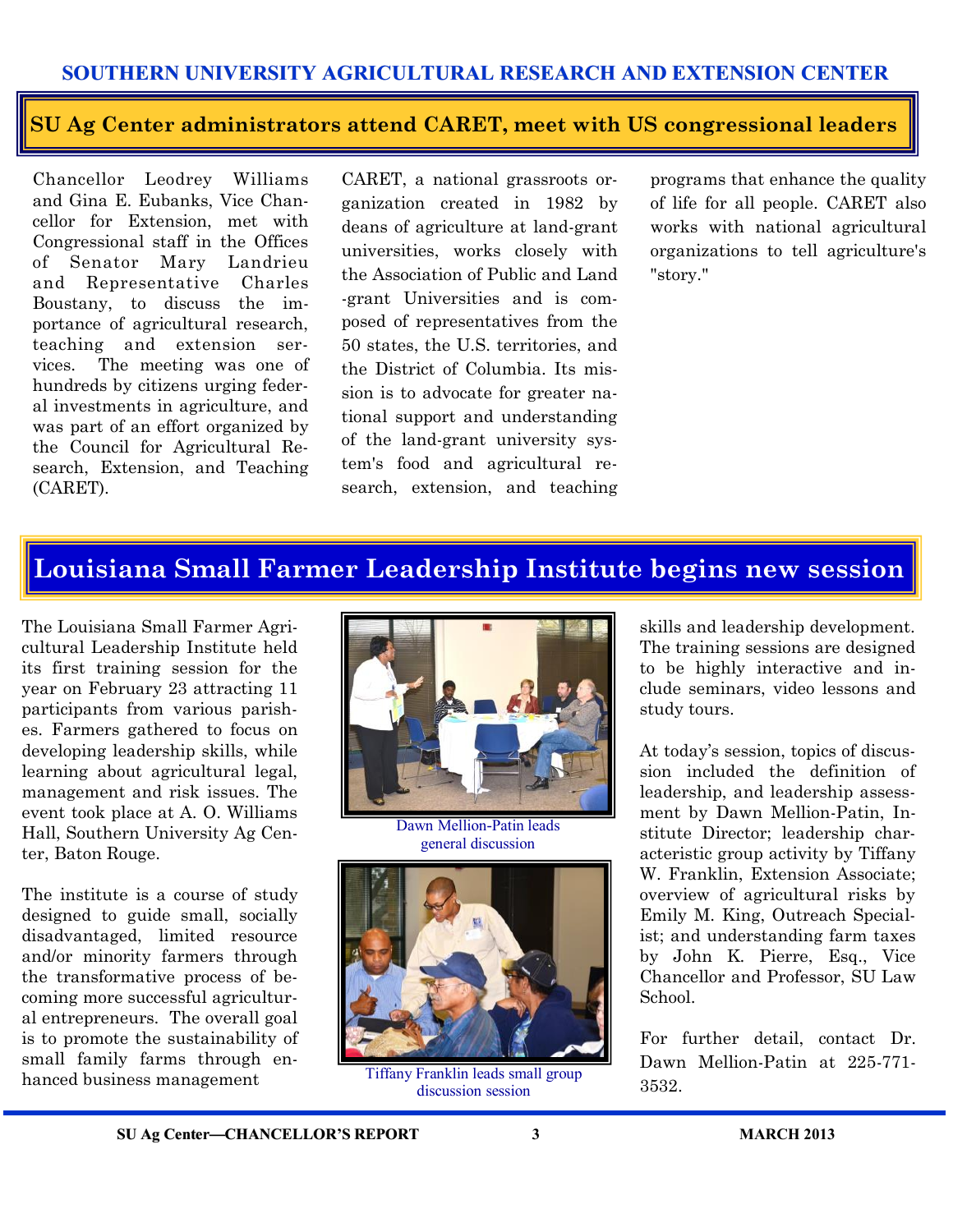## **Young scholars perform impressively at 19th annual Black History Quiz Bowl**



*1st place: Honors College Black* (l-r) John Douglas, Thomas Hulbert, Dr. Owusu Bandele, Mario Johnson, David Hulbert, Vice Chancellor Gina Eubanks

Competition was keen and excitement was high on Thursday, February 21 at the 19th annual Black History Quiz Bowl, sponsored by the Southern University Agricultural Research Extension Center.

"In all of my years of conducting the quiz bowl, this year's event was by far the most competitive," said Dr. Owusu Bandele, Professor Emeritus of SU Ag Center, who is the originator and moderator of the quiz bowl. In the end, the SU Honors College Black Team garnered the first place victory. Team members included John Douglas, brothers Thomas and Daniel Hulbert and Mario Johnson. "I'm truly grateful for the opportunity to compete in the Black History Quiz Bowl this year and I would encourage many more students to become more involved in this and other events such as these," noted first place team member Mario Johnson. "As George Washington Carver once said, 'Education is



*2nd place: Honors College Gold* (l-r) Vice Chancellor Gina Eubanks, John Brumfield, Daniel Joiner, David Joiner, Dr. Owusu Bandele

the key to unlock the golden door of freedom.'

We should push ourselves to learn and know more about our history all throughout the year." A powerful second place showing was made by the Honors College Gold Team with team members Daniel and Davis Joiner, another set of brothers, and Capitol High senior John Brumfield. Brumfield led Capitol High to victory in the 2011 Black History Quiz Bowl and second place in the 2012 competition. A strong third place finish went to the Black Knights of Southern University New Orleans with team members Marc Guichard, Terri Coleman, Miguel Devezin and Catheryn Major.

"I was really impressed that the team from SUNO and Coach Amelia Sellers came up to support the activity as did teams from Capitol High School with Coach Jennifer Brumfield," said Dr. Bandele. "I was equally im



*3rd place: SUNO Black Knights* (l-r) Vice Chancellor Gina Eubanks, Coach Amelia Sellers, Terri Coleman, Dr. Owusu Bandele, Miguel Devezin, Cathn r, Marc Guichard

pressed that the Honors College teams performed so well after being recruited, in some cases, the day before the competition. Kudos to Professor Deandra Mackie for getting the Honors College involved. Hopefully we will get more teams from the university to participate in our 20th Annual Black History Quiz Bowl next year."

First through third place winners received plaques, but all participants received a book of their choice from a collection of outstanding works by/and, about African American or African writers. The books were obtained from Community Book Store in New Orleans and the store owner, Vera Williams, was on hand to witness the competition and had this to say: "It is refreshing to see our future leaders with knowledge of our history and culture. Our work has not been in vain."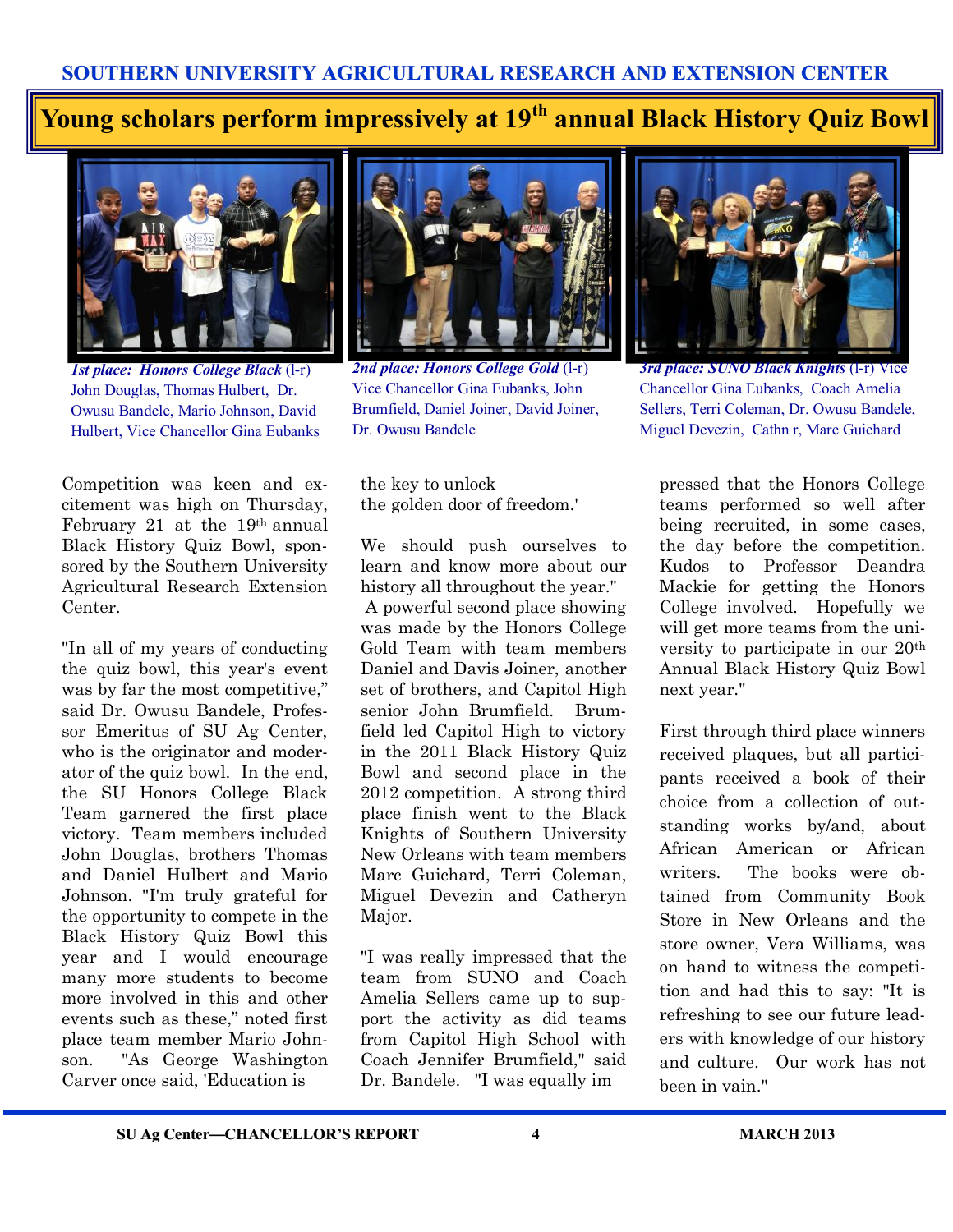## **CRSBD gears up for annual procurement conference**

The Center for Rural and Small Business Development is preparing for the 2013 "Connecting Businesses to Contracts Procurement Conference," which is scheduled for April 4, from 8 a.m. to 3 p.m. in the Southern University Smith-Brown Student Union, on the Baton Rouge campus.

On January 17, staff members met with representatives from the U. S. Small Business Administration, Louisiana Economic Development, Louisiana Procurement Technical Assistant Center (LAPTAC), Southern University Small Business Development Center and other partnering agencies to finalize the details of the conference.

The event offers workshops, panel decisions, and networking sessions designed to increase the knowledge and skills of small business owners and contractors, and provide information on securing federal, state and local government contracts.

Sponsorship and exhibitor opportunities are also available.

This conference is free and open to all small business owners, contractors and the general public with required registration.

To register, or for details on becoming a sponsor or exhibitor, contact Director Gloria London at 225.771.4107 or by e-mail: [gloria\\_london@suagcenter.com;](mailto:gloria_london@suagcenter.com) or Eual Hall at 225.771.4105.



Past conference participants interacting<br>E-Learning Mobile Center showcased

The Center showcased its E-Learning Rural Training and Development Center (E-Learning Center) to directors, faculty and staff members during the Southern University Agricultural Research & Extension Center's annual Convocation in Baton Rouge.

The CRSBD staff conducted tours of the E-Learning Center, and demonstrated the Center's features and capabilities to SU Ag Center Extension agents and staff from throughout the state.

The Center plans to partner especially with the Extension agents stationed in the parishes covered by the E-Learning Center to bring technical assistance and computer training to current and potential small business owners in rural communities.



CRSBD staff members, Eual Hall and LaKeeshia Giddens, attended the 'Connect My Louisiana Summit' hosted by the LSU AgCenter on January 15, in Hammond, La. The summit included topics on the Louisiana Broadband Initiative, Reaching Students and Families Through Technology, Connectivity in Rural Areas, as well as breakout sessions on Mobile Connectivity, Building an Online Presence and Using Social Media for Business and Personal Life.

The Center will continue to partner with other agencies, and attend summits and workshops to gain additional training that will improve business development services provided to our rural clients.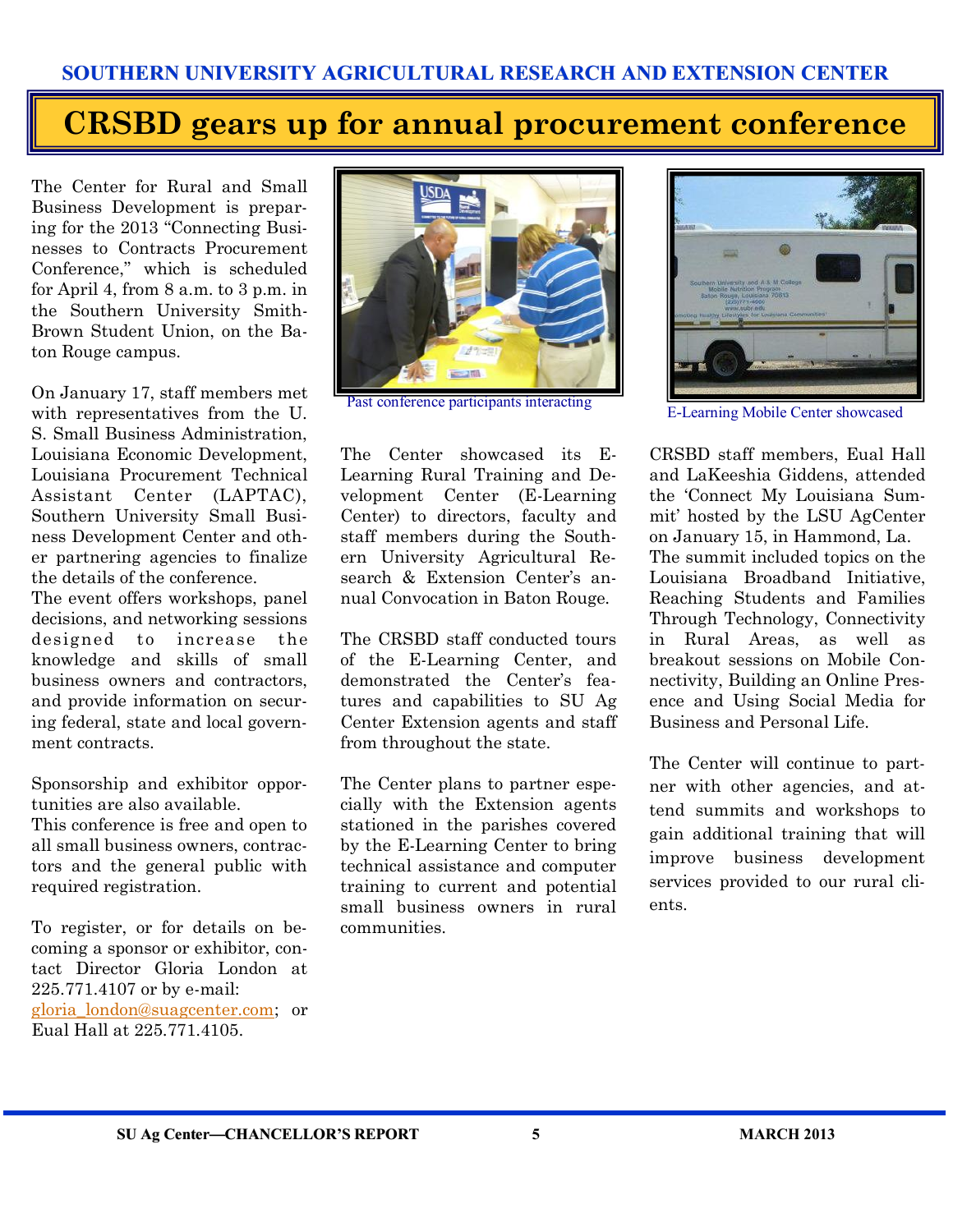## **FACULTY AND STAFF ACCOMPLISHMENTS AND ACTIVITIES Avoyelles Parish youth compete for top prize in heart health**

During the month of February, a total of sixty 5th and 6th grade students participated in a heart healthy program conducted in collaboration with Cottonport Elementary School and SU Ag Center. **Mel Coco**, Extension Agent, Avoyelles Parish, taught students how to set goals to eat healthier, and engage in 30 minutes of physical activity each day. Physical Education Teacher Nick Joffrion, supervised the students' daily activities.

Coco provided lessons on how to eat healthy by avoiding fats and sugars. She also informed students that in addition to good nutrition and lots of physical activity, the body needs eight hours of sleep daily. Students examined the effects of consuming excess fat on heart arties and the procedures used to unblock them. Each student created a poster and presented what they thought needed to be done to maintain a healthy heart.



Sample posters in heart healthy contest



At the end of the contest, each student received a certificate of completion and top presenters took home prizes.



Lee teaches heart and dental health lessons

**Patricia Lee**, Assistant Area Agent, taught approximately 300 youth in DeSoto and Caddo Parishes skills in the area of Heart Health and Dental Health during the month of February. Lessons were presented in the form of stories for the Pre-K and Head Start Youth, and Power Point for elementary school students.

Youth were taught the importance of limiting sugary snacks, brushing and flossing teeth daily. Additionally, they learned healthy eating habits by filling half their plates with fruits and vegetables, as well as exercising every day to promote a healthy heart.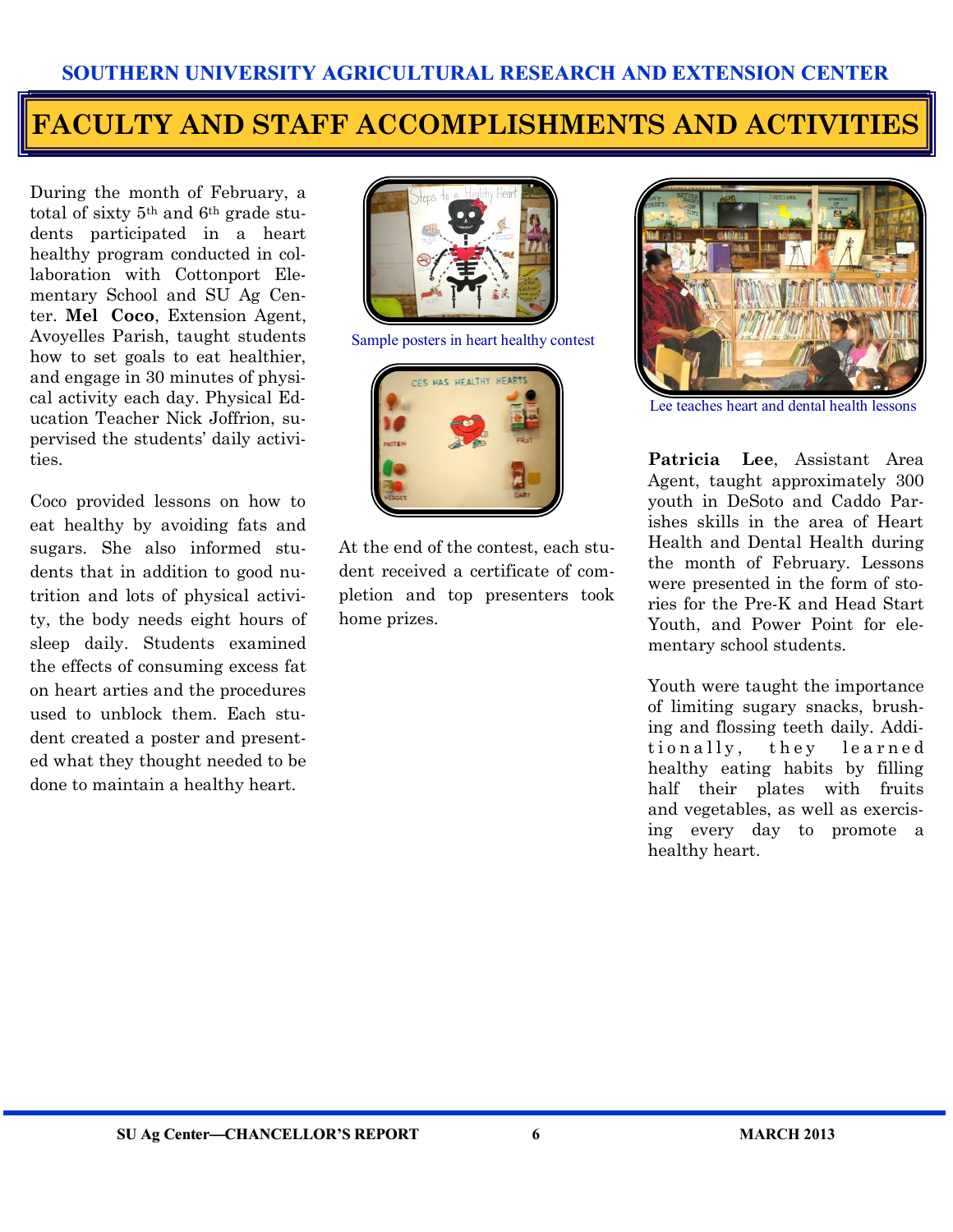#### **FACULTY AND STAFF ACCOMPLISHMENTS AND ACTIVITIES CONTD.**



**Tiffany Wilkerson-Franklin**, Extension Associate, contributed to a recent book publication. She co-authored a book chapter entitled, "Private Prisons as Economic Development: Evidence and Implications for Public Policy." The book is titled "Prison Privatization: The Many Facets of a Controversial Industry," Volume II: Pri-

vate Prisons and Private Profit. Other authors include Drs. Leslie Taylor-Grover and Eric Horent, both from the Nelson Mandela School of Public Policy, Southern University A&M College in Baton Rouge, LA. Mrs. Franklin completed the policy implications and the conclusion portions of the aforementioned chapter.

"It is my distinct honor to recognize Mrs. Tiffany Wilkerson-Franklin," said Dr. Gina E. Eubanks, Vice Chancellor for Extension. "We are proud of Mrs. Franklin for her accomplishments and look forward to future contributions to the field of public policy regarding vulnerable populations, and here at the Southern University Ag Center."

Franklin is currently pursuing her doctorate degree in Public Policy with a concentration in Sustainable Futures.

The book's ISBNs are 10: 0313395713 | and 13: 978- 0313395710, available at [Amazon.](http://www.amazon.com/Prison-Privatization-Facets-Controversial-Industry/dp/0313395713/ref=sr_1_fkmr0_1?s=books&ie=UTF8&qid=1359999490&sr=1-1-fkmr0&keywords=Prison+Privatization%3A++The+Many+Facets+of+a+Controversial+Industry%E2%80%9D%2C+Volume+II%3A++Private) This three-volume set brings together noted scholars and experts in the field to provide a comprehensive treatment of the subject of privatized prisons in the United States.



Malekian, Dr. West-Scantlebury, Keynote speaker from Winthrop Rockefeller Foundation and Elaine Muhaimin, small organic farmer, Zachary, LA

**Fatemeh Malekian,** professor, nutrition, attended and represented Southern University Agricultural Research and Extension Center at the Southern SAWG Conference in Little Rock Arkansas, January 23-26. Malekian, a newly elected board member, gave a short introduction and welcoming speech. More than 1,200 participants from southern states were in attendance. Southern SAWG's mission is to empower and inspire farmers, individuals, and communities in the South to create an agricultural system that is ecologically sound, economically viable, socially just, and humane. [Southern SAWG](http://www.ssawg.org/) is an acronym for Southern Sustainable Agriculture Working Group.

**Carol Sensley,** asst. extension agent, Calcasieu Parish, presented the benefits of exercise and planning a healthy daily menu to 130 students and their mom at Barbe Elementary School. The event titled, "Mommy and Me Get Fit Day" provided knowledge on how to begin an exercise program that fits into a family's daily routine. Participants also gained knowledge in planning healthy meals using the "MyPlate" concept.